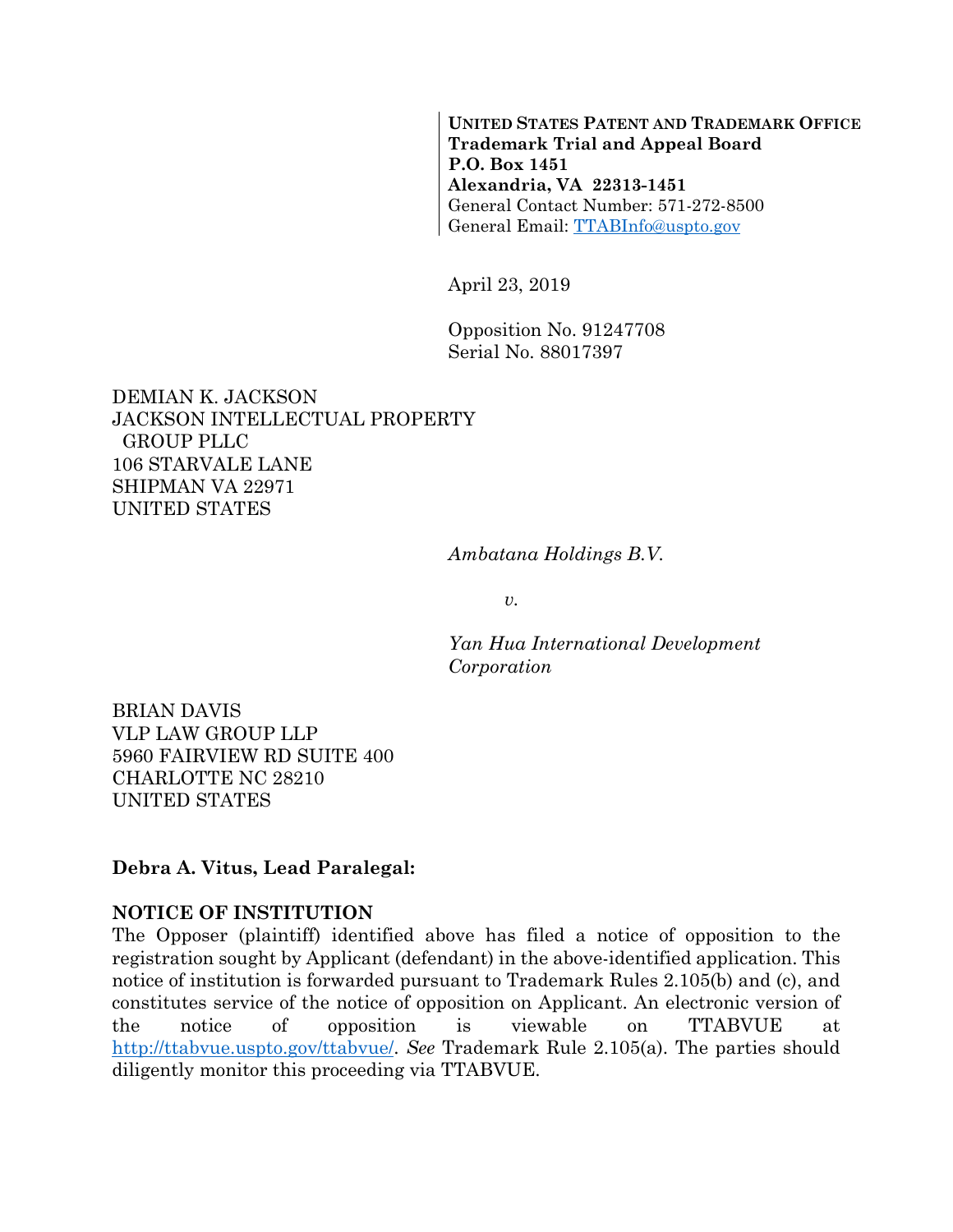### **APPLICANT MUST FILE ANSWER THROUGH ESTTA**

As required in the schedule below, **Applicant must file an answer within forty (40) days from the date of this order**. Failure to file a timely answer may result in the entry of default judgment and abandonment of the application. Regarding when a deadline falls on a Saturday, Sunday or federal holiday, *see* Trademark Rule 2.196. Applicant must file the answer through ESTTA - Electronic System for Trademark Trials and Appeals, unless ESTTA is unavailable due to technical problems or extraordinary circumstances are present. An answer filed on paper under these limited circumstances must be accompanied by a Petition to the Director (and the required fee under Trademark Rule 2.6). *See* Trademark Rule 2.106(b)(1). In substance, Applicant's answer must comply with Fed. R. Civ. P. 8(b); it must admit or deny the allegations in the notice of opposition, and may include available defenses and counterclaims. Regarding the form and content of an answer, *see* Trademark Rule 2.106(b)(2) and TBMP § 311.

### **DUTY TO MAINTAIN ACCURATE CORRESPONDENCE INFORMATION**

Throughout this proceeding, the parties, and their attorneys or representatives, must notify the Board of any correction or update of physical address and email address, and should use the ESTTA change of address form. *See* Trademark Rule 2.18(b); TBMP § 117.

#### **SERVICE OF ANSWER AND OF ALL SUBMISSIONS**

The service of the answer, and all other submissions in this proceeding, and of all matters that are required to be served but not required to be filed in the proceeding record, **must** be by **email** unless the parties stipulate otherwise. Trademark Rule 2.119(b). In the absence of a stipulation, service may be by other means **only** under the **limited** circumstances and in a manner specified in Trademark Rule 2.119(b). Regarding the signing and service of all submissions, *see* TBMP §§ 113-113.04.

The answer, and all other submissions, **must** include proof of service. As noted in TBMP § 113.03, proof of service may be in the following certificate of service form:

*I hereby certify that a true and complete copy of the foregoing (insert title of submission) has been served on (insert name of opposing counsel or party) by forwarding said copy on (insert date of mailing), via email (or insert other appropriate method of delivery) to: (set out name, and address or email address of opposing counsel or party).* 

*Signature\_\_\_\_\_\_\_\_\_\_\_\_\_\_\_\_\_\_\_\_\_\_\_\_\_\_*   $Date$ 

#### **SUBMIT ALL FILINGS ONLINE VIA ESTTA**

Submissions **must** be filed via ESTTA, the Board's online filing system, unless ESTTA is unavailable due to technical problems or extraordinary circumstances are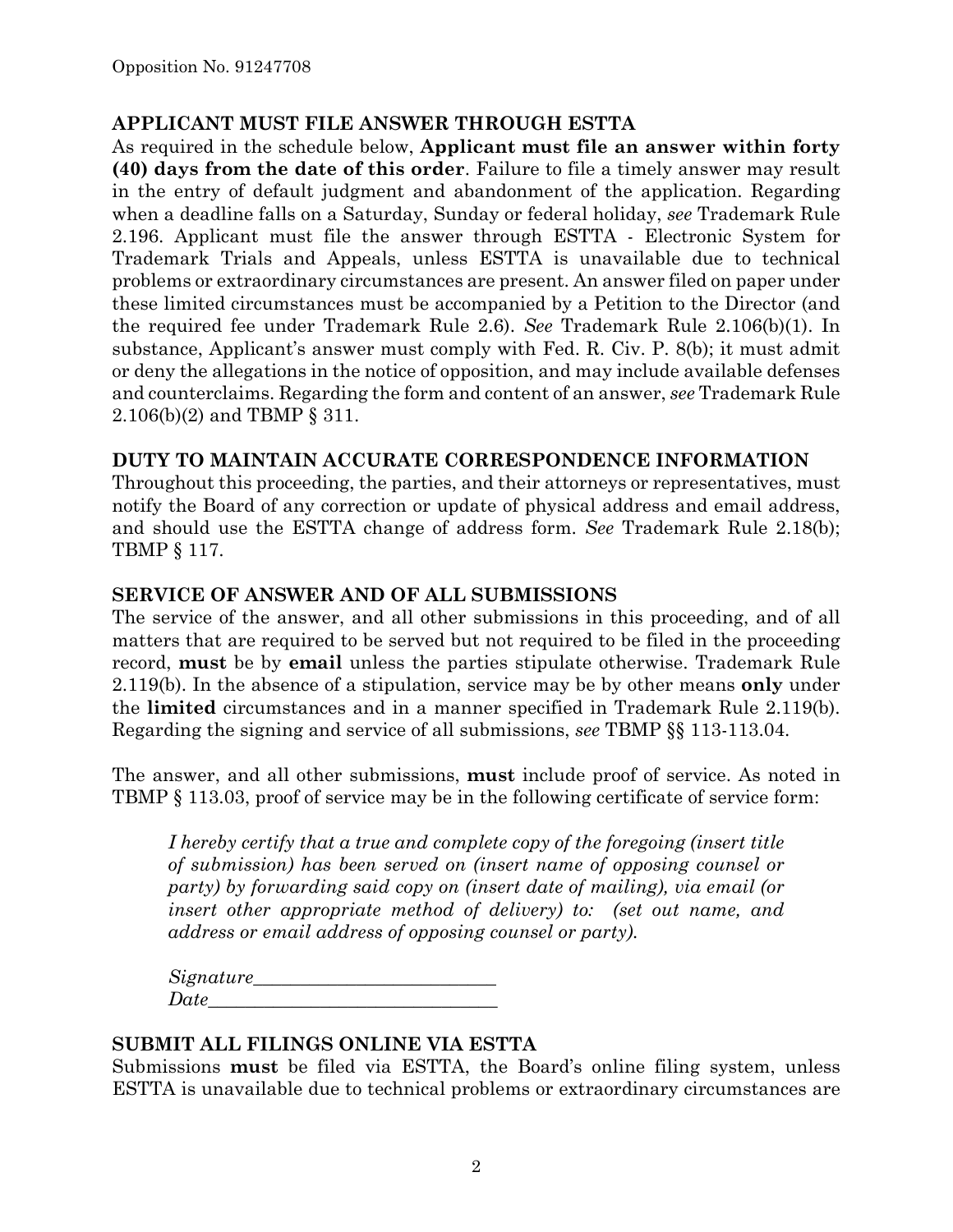present. Trademark Rule 2.126(a). Submissions may be filed in paper form **only** under the **limited** circumstances specified in Trademark Rule 2.126(b), with a required written explanation. ESTTA is accessible at the Board's webpage: http://estta.uspto.gov/. The page has instructions and tips. ESTTA offers various forms, some of which may require attachments and/or a fee. For technical questions, a party may call 571-272-8500 (Mon-Fri 8:30 a.m. to 5 p.m. ET) or email ESTTA@uspto.gov. This proceeding involves several deadlines, and due to potential technical issues, parties should not wait until the deadline to submit filings. The Board may **decline to consider** an untimely submission. Moreover, Trademark Rule 2.126 sets forth the required form and format for all submissions (*e.g.*, page limitations), and the Board may **decline to consider** any submission that does not comply with this rule, including, but not limited to motions, briefs, exhibits, and deposition transcripts.

#### **CONFERENCE, DISCOVERY, DISCLOSURE AND TRIAL SCHEDULE**

| Time to Answer                              | 6/2/2019   |
|---------------------------------------------|------------|
| Deadline for Discovery Conference           | 7/2/2019   |
| Discovery Opens                             | 7/2/2019   |
| Initial Disclosures Due                     | 8/1/2019   |
| <b>Expert Disclosures Due</b>               | 11/29/2019 |
| Discovery Closes                            | 12/29/2019 |
| <b>Plaintiff's Pretrial Disclosures Due</b> | 2/12/2020  |
| Plaintiff's 30-day Trial Period Ends        | 3/28/2020  |
| Defendant's Pretrial Disclosures Due        | 4/12/2020  |
| Defendant's 30-day Trial Period Ends        | 5/27/2020  |
| Plaintiff's Rebuttal Disclosures Due        | 6/11/2020  |
| Plaintiff's 15-day Rebuttal Period Ends     | 7/11/2020  |
| Plaintiff's Opening Brief Due               | 9/9/2020   |
| Defendant's Brief Due                       | 10/9/2020  |
| Plaintiff's Reply Brief Due                 | 10/24/2020 |
| Request for Oral Hearing (optional) Due     | 11/3/2020  |

#### **PARTIES ARE REQUIRED TO HOLD DISCOVERY CONFERENCE**

The parties are required to schedule and hold a discovery conference by the deadline in the schedule in this order, or as reset by the Board. In the conference, the parties are required to discuss, at a minimum, 1) the nature and basis of their claims and defenses, 2) the possibility of promptly settling, or at least narrowing the scope of claims or defenses, and 3) arrangements for disclosures, discovery, preserving discoverable information and introduction of evidence at trial. For guidance, *see* Fed. R. Civ. P. 26(f), Trademark Rule 2.120(a)(2)(i) and TBMP §§ 401.01 and 408.01(a).

The parties must hold the conference in person, by telephone or by a means on which they agree. A Board interlocutory attorney or administrative trademark judge will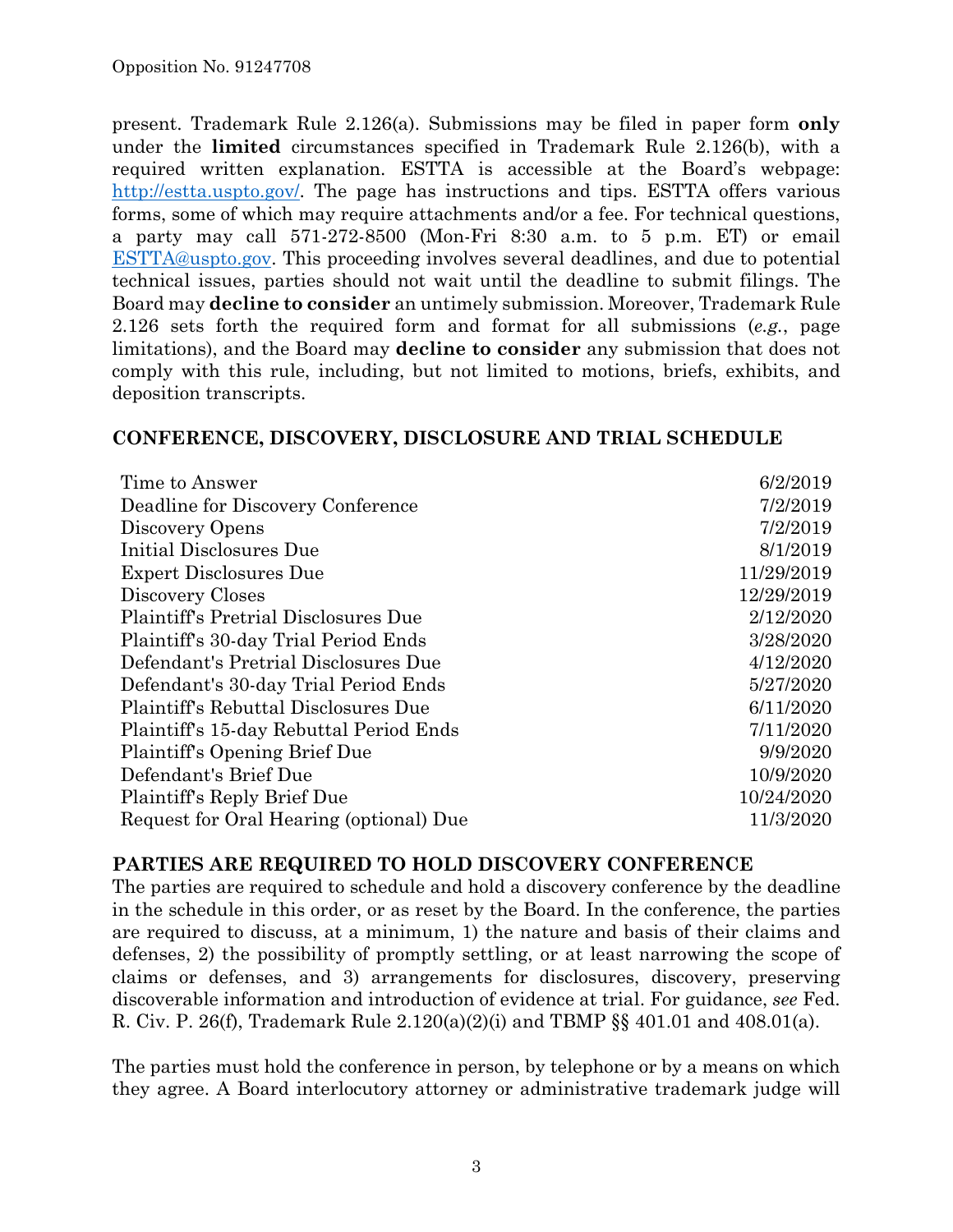participate in the conference either upon request of any party made no later than ten (10) days prior to the conference deadline, or when the Board deems it useful to have Board involvement. *See* Trademark Rule 2.120(a)(2)(i). A request for Board participation must be made either through ESTTA, or by telephone call to the assigned interlocutory attorney named on the TTABVUE record for this proceeding. A party requesting Board participation should first determine possible dates and times when all parties are available. A conference with a Board attorney's participation will be by telephone in accordance with the Board's instructions.

For efficiency, the parties may stipulate to various procedural and substantive disclosure, discovery and trial matters (*e.g.*, modification of deadlines and obligations) upon written stipulation and approval by the Board. Trademark Rule  $2.120(a)(2)(iv)$ provides a non-exhaustive list of matters to which parties may stipulate. The best practice is to reduce all stipulations to writing. If email service is not practical, such as for voluminous document production in discovery, the parties should discuss in the conference how production will be made. The parties, and their attorneys or representatives, have **a duty to cooperate** in the discovery process. TBMP § 408.01.

# **PROTECTIVE ORDER FOR CONFIDENTIAL INFORMATION**

The Board's Standard Protective Order is automatically imposed in all *inter partes* proceedings, and is available at https://www.uspto.gov/trademarks-applicationprocess/appealing-trademark-decisions/standard-documents-and-guidelines-0.

During their conference, the parties should discuss whether they will use an alternative or modified protective order, subject to approval by the Board. *See* Trademark Rule 2.116(g) and TBMP § 412. The standard order does not automatically protect confidential information; its provisions for designating confidential information must be utilized as needed by the parties. Trademark Rule 2.126(c) sets forth the procedure for filing confidential submissions.

# **ACCELERATED CASE RESOLUTION (ACR)**

During their conference, the parties are to discuss whether they wish to seek mediation or arbitration, and whether they can stipulate to the Board's Accelerated Case Resolution (ACR) process for a more efficient and cost-effective means of obtaining the Board's determination of the proceeding. For details, and examples of ACR proceedings, *see* TBMP § 528, and the Board's webpage: http://www.uspto.gov/ttab.

# **INITIAL DISCLOSURES AND DISCOVERY**

Regarding the deadline for and contents of initial disclosures, *see* Trademark Rules  $2.120(a)(1)$  and  $(2)(i)$ , and TBMP § 401.02. Regarding deadlines for serving and responding to discovery, *see* Trademark Rule 2.120(a)(3) and TBMP § 403.03. Certain provisions of Fed. R. Civ. P. 26 are applicable in modified form. Note that written discovery (interrogatories, requests for production, requests for admission) must be served **early** enough so that responses will be due **no later than** the close of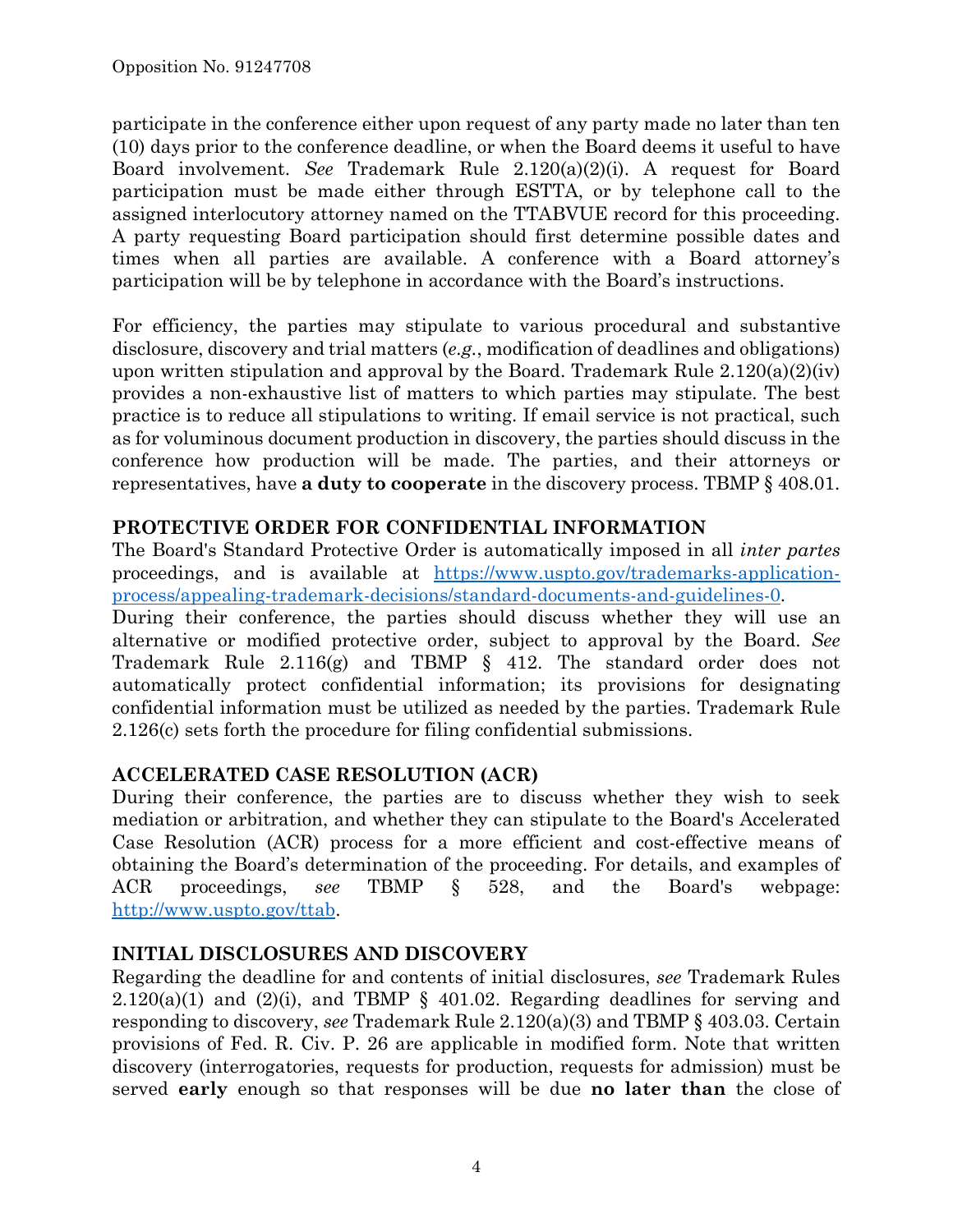discovery. Regarding the scope and limits of discovery, *see* TBMP 414; discoverable items may include documents, tangible things, and electronically stored information (ESI).

# **MOTIONS**

Certain provisions of Fed. R. Civ. P. 11 apply to all submissions in Board proceedings. *See* TBMP § 527.02. Regarding available motions, *see* TBMP Chapter 500. Regarding applicable deadlines to respond to motions, depending on the motion filed, *see* Trademark Rules 2.127(a) and (e)(1). When a party timely files a potentially dispositive motion the proceeding is suspended with respect to all matters not germane to the motion. *See* Trademark Rule 2.127(d). In addressing motions or other filings, if it appears to the Board that a telephone conference would be beneficial, or upon request of one or both parties, the Board may schedule a conference. *See* Trademark Rule  $2.120(j)(1)$  and TBMP § 502.06(a).

# **PRETRIAL DISCLOSURES, TRIAL AND BRIEFING**

Regarding the procedures and deadlines for pretrial disclosures and trial, and specifically the noticing, taking, serving and submitting of evidence and testimony, *see* Trademark Rules 2.120(k), 2.121, 2.122, 2.123 and 2.125, as well as TBMP Chapter 700. The parties should review these authorities. For example: witness testimony may be submitted in the form of affidavit or declaration subject to the right to oral cross examination; transcripts of testimony depositions, with exhibits, must be served on each adverse party within thirty (30) days after completion of taking the testimony; certified transcripts and exhibits must be filed, with notice of such filing served on each adverse party; and all notices of reliance must be submitted during the submitting party's assigned testimony period and must indicate generally the relevance the evidence and associate it with one or more issues.

Main briefs shall be filed in accordance with Trademark Rules 2.128(a) and (b). An oral hearing is not required, but will be scheduled upon separate notice timely filed pursuant to Trademark Rule 2.129(a). Regarding briefs and oral hearings, *see* TBMP §§ 801-802.

# **LEGAL RESOURCES AVAILABLE AT WEBPAGE**

For a general description of Board proceedings, *see* TBMP §102.03. Proceedings are governed by the Trademark Rules of Practice in Parts 2 and 7 of Title 37 of the Code of Federal Regulations. These rules, the Manual of Procedure (TBMP), information on Accelerated Case Resolution (ACR) and Alternative Dispute Resolution (ADR), and many Frequently Asked Questions, are available on the Board's webpage, at http://www.uspto.gov/ttab. The parties should check the webpage for important changes, announcements, etc., many of which apply to proceedings already in progress.